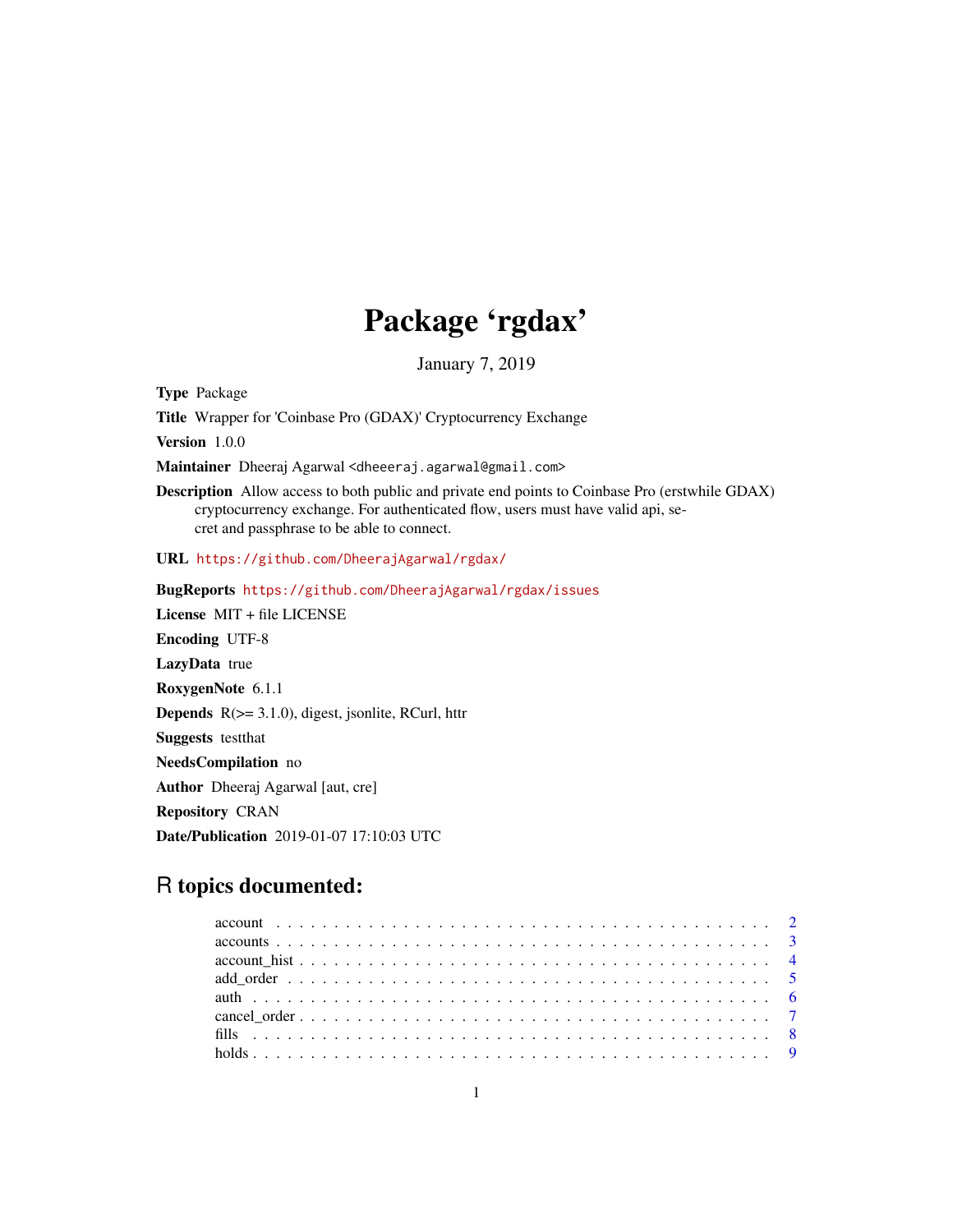#### <span id="page-1-0"></span>2 account to the contract of the contract of the contract of the contract of the contract of the contract of the contract of the contract of the contract of the contract of the contract of the contract of the contract of t

| Index |  |
|-------|--|
|       |  |
|       |  |
|       |  |
|       |  |
|       |  |
|       |  |
|       |  |
|       |  |
|       |  |
|       |  |

<span id="page-1-1"></span>account *Get Account Details For An Account*

#### Description

This is an auth based function. User must have valid api keys generated by GDAX which must be passed as mandatory arguments. The function takes an account id as an additional input and returns the account details for that account. The account details currently include information about the currency (fiat or crypto) and the details on the balance (total, available and help for other transactions).

#### Usage

account(acct\_id, api.key, secret, passphrase)

#### Arguments

| acct_id    | Mandatory character value. This is case senstivite. Must be one of the id gen-<br>erated from accounts       |
|------------|--------------------------------------------------------------------------------------------------------------|
| api.key    | Mandatory character value. This is the API key as generated by GDAX. Typi-<br>cally a 32 character value.    |
| secret     | Mandatory character value. This is the API secret as generated by GDAX. Typ-<br>ically a 88 character value. |
| passphrase | Mandatory character value. This is the passphrase as generated by GDAX. Typ-<br>ically a 11 character value. |

#### Value

Dataframe with a single row, provides the currency, the current balance, available, holds and profile\_id of the user.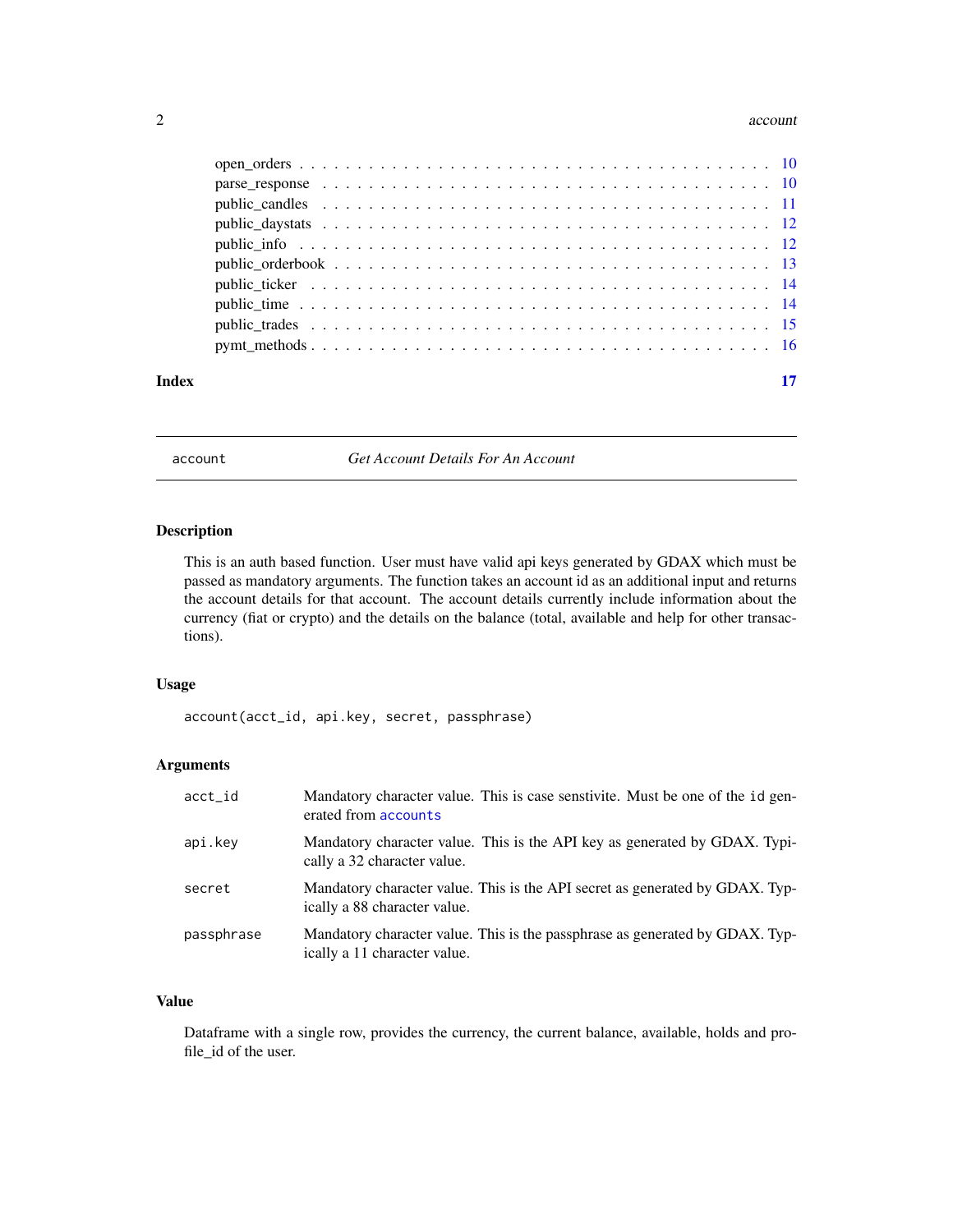#### <span id="page-2-0"></span>accounts 3

#### Examples

```
## Not run:
account(acct_id = "9kb58e27-276s-4g99-r2v7-128723948k1c",
      api.key = your_key, secret = your_api_secret, passphrase = your_api_pass)
## End(Not run)
```
<span id="page-2-1"></span>accounts *Get Account Details For All Accounts*

#### Description

This is an auth based function. User must have valid api keys generated by GDAX which must be passed as mandatory arguments. The function takes no additional arguments and returns the account details for all accounts linked to that authenticated user. The account details currently include information about the currency (fiat or crypto) and the details on the balance (total, available and helpful information for other transactions). All accounts are returned even ones with zero balance.

#### Usage

accounts(api.key, secret, passphrase)

#### Arguments

| api.kev    | Mandatory character value. This is the API key as generated by GDAX. Typi-<br>cally a 32 character value.    |
|------------|--------------------------------------------------------------------------------------------------------------|
| secret     | Mandatory character value. This is the API secret as generated by GDAX. Typ-<br>ically a 88 character value. |
| passphrase | Mandatory character value. This is the passphrase as generated by GDAX. Typ-<br>ically a 11 character value. |

#### Value

Dataframe with a single row for each account\_id, the currency, the current balance, available, holds and profile\_id of the user.

#### Examples

```
## Not run:
accounts(api.key = your_key, secret = your_api_secret, passphrase = your_api_pass)
## End(Not run)
```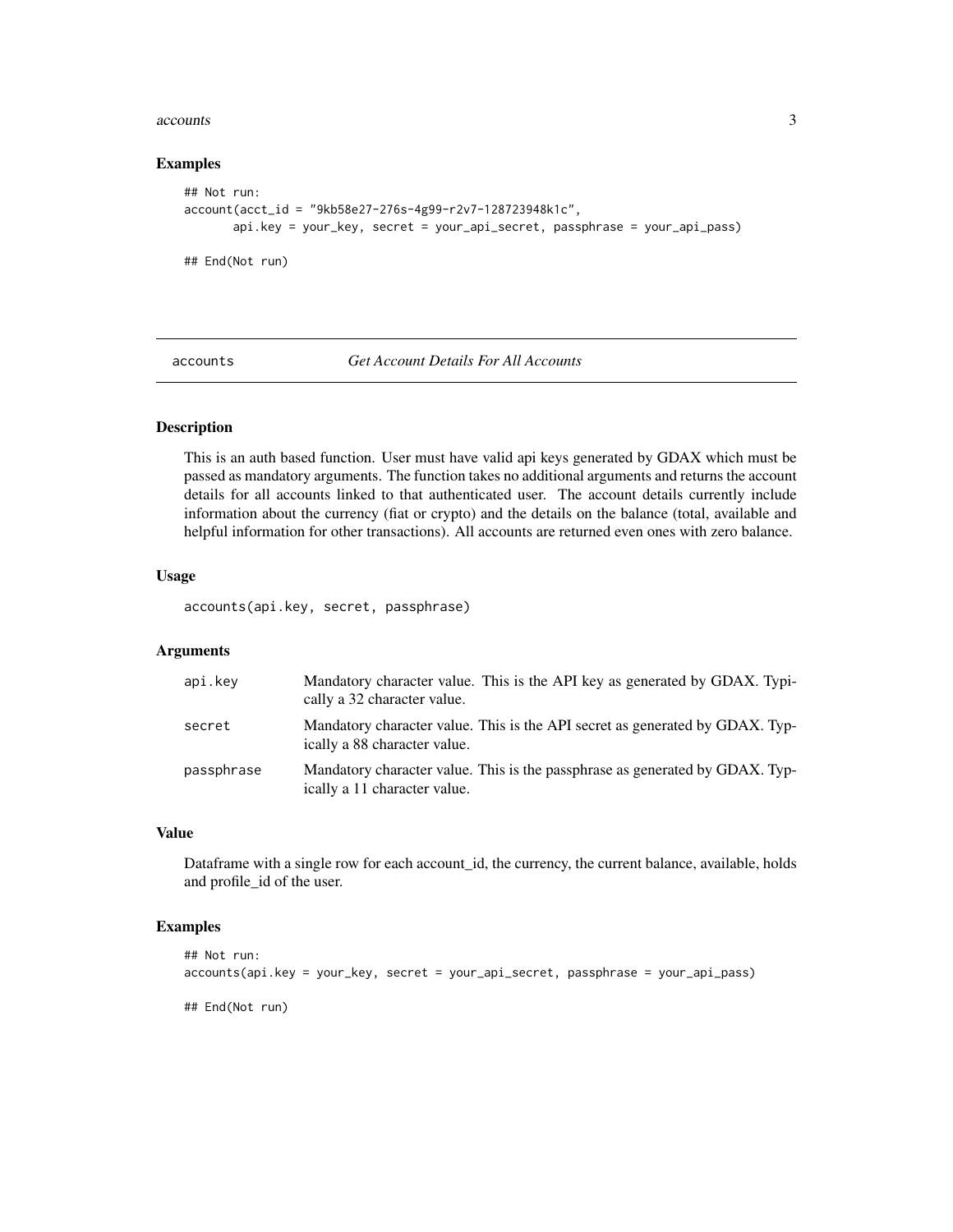This is an auth based function. User must have valid api keys generated by GDAX which must be passed as mandatory arguments. The function takes a currency as an additional input and returns the ledger for that currency. Since currency and account id have one to one mapping, the currency is being used a proxy.

#### Usage

account\_hist(currency = "LTC", api.key, secret, passphrase)

#### Arguments

| currency   | Optional character value. The default is "LTC". This is case insensitive and must<br>be a valid currency as provided by accounts or account. |
|------------|----------------------------------------------------------------------------------------------------------------------------------------------|
| api.kev    | Mandatory character value. This is the API key as generated by GDAX. Typi-<br>cally a 32 character value.                                    |
| secret     | Mandatory character value. This is the API secret as generated by GDAX. Typ-<br>ically a 88 character value.                                 |
| passphrase | Mandatory character value. This is the passphrase as generated by GDAX. Typ-<br>ically a 11 character value.                                 |

#### Value

Dataframe with account activity for that currency. It indiactes the type of activity, when the activity occured and other associated details.

#### Examples

```
## Not run:
account_hist(api.key = your_key, secret = your_api_secret, passphrase = your_api_pass)
account_hist("BTC", api.key = your_key, secret = your_api_secret, passphrase = your_api_pass)
account_hist("ETH", api.key = your_key, secret = your_api_secret, passphrase = your_api_pass)
```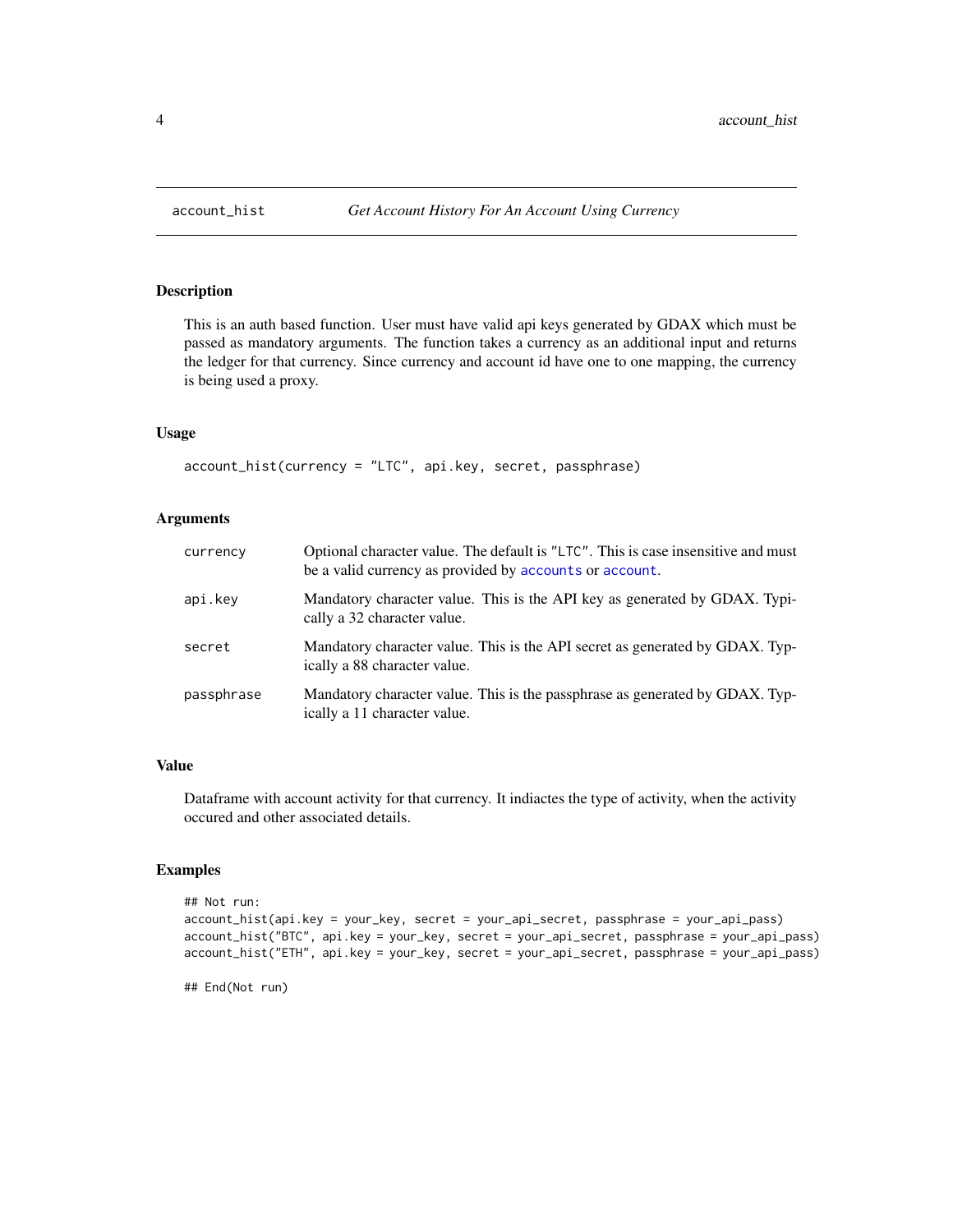<span id="page-4-0"></span>

This is an auth based function. User must have valid api keys generated by GDAX which must be passed as mandatory arguments. The users can place different types of orders like "limit", "stop" or "market". Orders will be placed succesfully only if there is sufficient funds. Each order will result in a hold and the details of the hold can be tracked using [holds](#page-8-1). Margin Orders are currently not supported.

#### Usage

```
add_order(api.key, secret, passphrase, product_id = "LTC-USD",
  type = "limit", stop = NULL, stop_price = NULL, side = "b",
 price = NULL, size)
```
#### Arguments

| api.key    | Mandatory character value. This is the API key as generated by GDAX. Typi-<br>cally a 32 character value.                                                                                                                                                                                   |
|------------|---------------------------------------------------------------------------------------------------------------------------------------------------------------------------------------------------------------------------------------------------------------------------------------------|
| secret     | Mandatory character value. This is the API secret as generated by GDAX. Typ-<br>ically a 88 character value.                                                                                                                                                                                |
| passphrase | Mandatory character value. This is the passphrase as generated by GDAX. Typ-<br>ically a 11 character value.                                                                                                                                                                                |
| product_id | Optional character value for the currency pair. The default is "LTC-USD". This<br>param is case insensitive and must be one of the valid currency-pair. The list of<br>valid currency-pairs can be fetched using public_info.                                                               |
| type       | Optional character value for the order type. The default is "limit". This param<br>is case insensitive and must be one of the valid order types. The current valid<br>order types is only "limit".                                                                                          |
| stop       | Optional parameter. This parameter is required if a stop order needs to be placed.<br>Possible values apart from default NULL are "loss" or "entry". If a non-default<br>value is provided, stop_price argument must be defined.                                                            |
| stop_price | Optional parameter. The value is needed only if stop is defined. Sets the trigger<br>price for stop order. If stop ="loss", the triger price is when market price is at<br>or below the trigger. If $stop = "entry",$ the trigger price is when market price<br>is at or above the trigger. |
| side       | Optional character value for the order side The default is "b" which stands for<br>buy. This param is case insensitive and must be one of either "b" (buy) or "s"<br>(sell).                                                                                                                |
| price      | Conditional mandatory numeric value. It can either be an integer or float. Float<br>values of greater than 2 decimals will be rounded to 2 decimals using the generic<br>round function from R. The value is mandatory for type = $"limit"$ .                                               |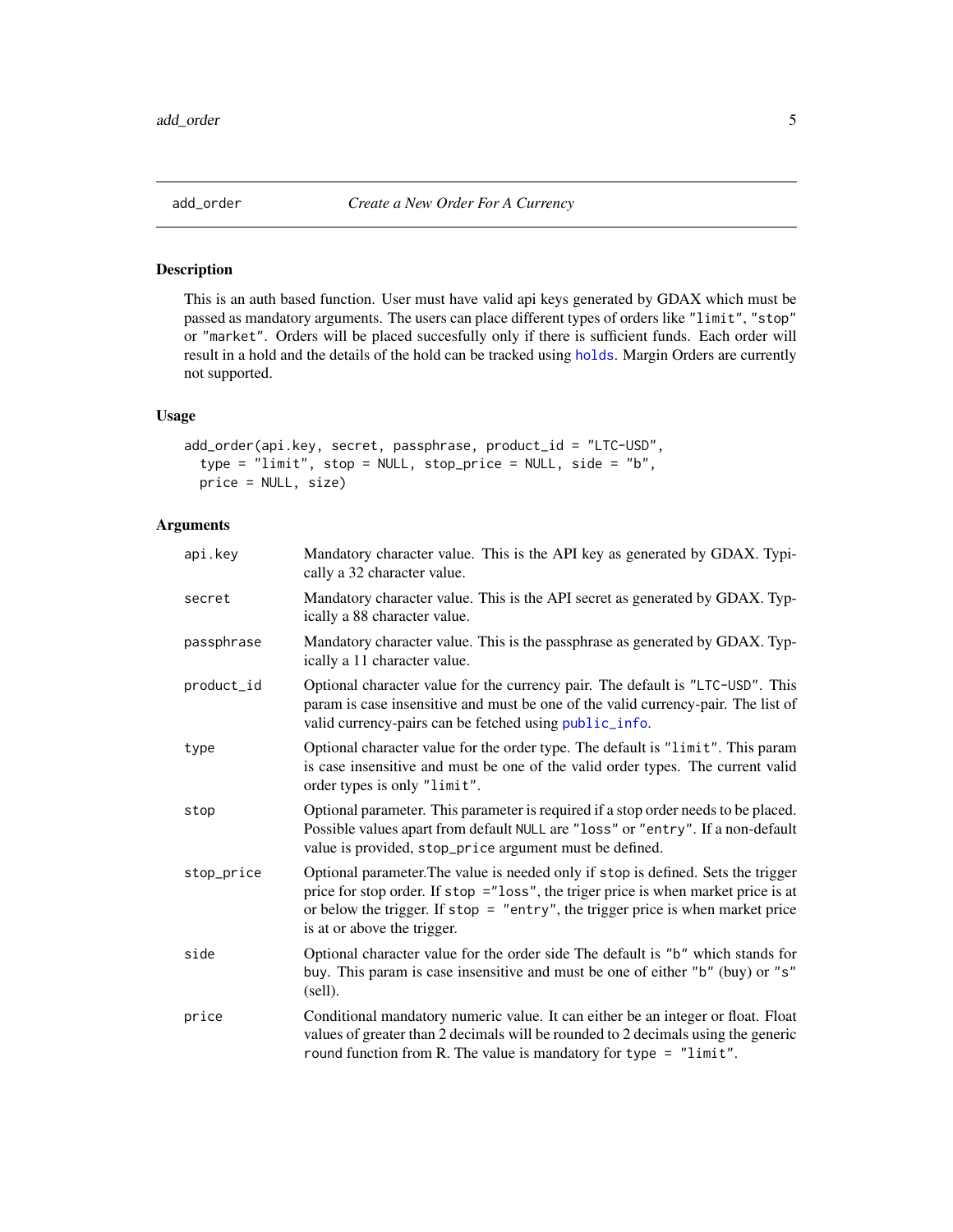<span id="page-5-0"></span>size Mandatory numeric value. It can either be an integer or float. Float values will NOT be rounded. The user must ensure that the fractional unit of a currency pair is valid for acceptance by GDAX. This information can also be determined by [public\\_info](#page-11-1) which provides the minimun and maximum order sizes for each currency pairs.

#### Value

Dataframe with status of the order, posted details and created time stamp etc.

#### Examples

```
## Not run:
add_order("BTC-USD", api.key = your_key, secret = your_api_secret, passphrase = your_api_pass,
     type="limit", side = "s", price = 1000.25, size = 1)
## End(Not run)
```
auth *Parse Authenticated Calls To GDAX API*

#### Description

This is an internal function that will be used for all private connections to the user account. This function determines the kind of GDAX call (GET / POST / DELETE).

#### Usage

```
auth(method, req.url, api.key, secret, passphrase, order = NULL)
```
#### Arguments

| method     | Mandatory character value. Value must be upper case.                                                                                |
|------------|-------------------------------------------------------------------------------------------------------------------------------------|
| reg.url    | THE URL component for the API. Default to "/accounts".                                                                              |
| api.kev    | Mandatory character value. This is the API key as generated by GDAX. Typi-<br>cally a 32 character value.                           |
| secret     | Mandatory character value. This is the API secret as generated by GDAX. Typ-<br>ically a 88 character value.                        |
| passphrase | Mandatory character value. This is the passphrase as generated by GDAX. Typ-<br>ically a 11 character value.                        |
| order      | Optional named list. If method is POST then the field is required for post to work,<br>else the api end point will return an error. |

#### Value

A named list of server response.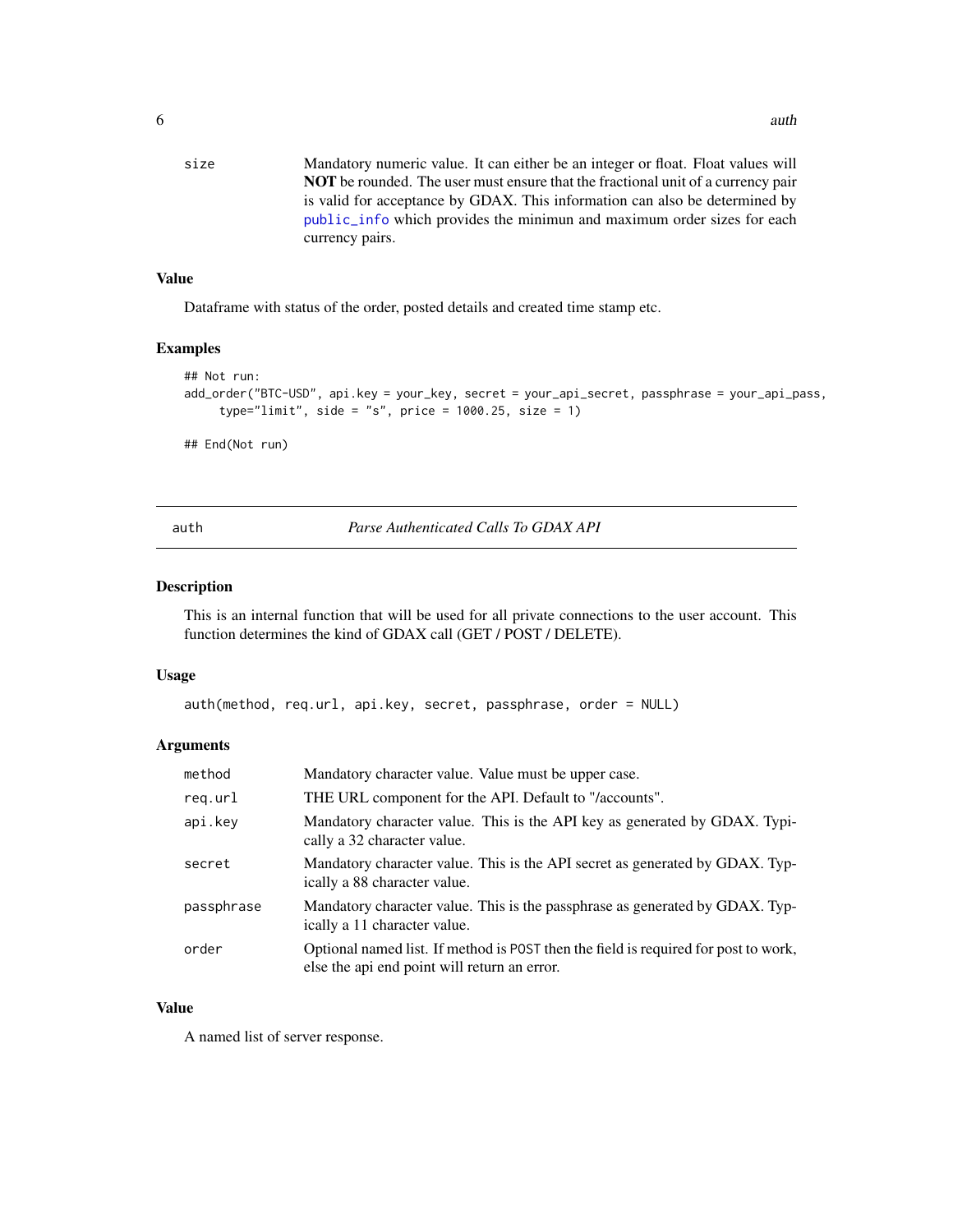<span id="page-6-0"></span>

This is an auth based function. User must have valid api keys generated by GDAX which must be passed as mandatory arguments. The users can cancel all orders pending except stop orders (GDAX does not treat STOP order as an open order unless the stop price is kicked in). User can now pass an optional order id to cancel a specific order including stop orders. Open orders can now be determined with [open\\_orders](#page-9-1)

#### Usage

cancel\_order(order\_id = "all", api.key, secret, passphrase)

#### Arguments

| order_id   | Optional character value. This is the order id as generated by GDAX.                                         |
|------------|--------------------------------------------------------------------------------------------------------------|
| api.key    | Mandatory character value. This is the API key as generated by GDAX. Typi-<br>cally a 32 character value.    |
| secret     | Mandatory character value. This is the API secret as generated by GDAX. Typ-<br>ically a 88 character value. |
| passphrase | Mandatory character value. This is the passphrase as generated by GDAX. Typ-<br>ically a 11 character value. |

#### Value

A Dataframe of order-ids of all orders that were cancelled.

#### Examples

```
## Not run:
cancel_order(api.key = your_key,
             secret = your_api_secret,
             passphrase = your_api_pass)
cancel_order(order_id = "a0a00000-0000-000a-a000-a0a0aa00000a",
             api.key = your_key,
             secret = your_api_secret,
             passphrase = your_api_pass)
```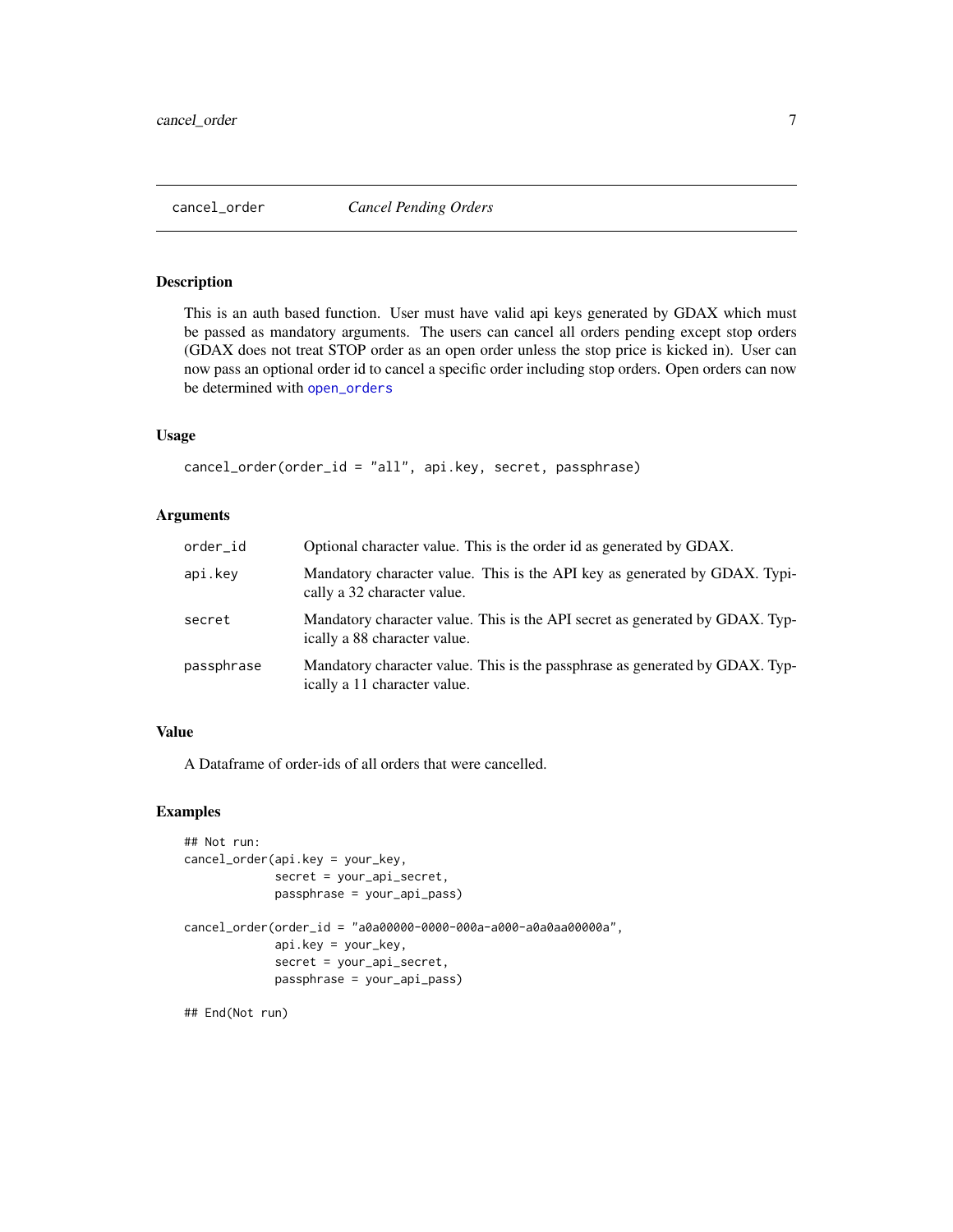This is an auth based function. User must have valid api keys generated by GDAX which must be passed as mandatory arguments. The functions takes product\_id as an optional param and returns a list of all previously filled orders.

#### Usage

fills(api.key, secret, passphrase, product\_id = NULL)

#### Arguments

| api.key    | Mandatory character value. This is the API key as generated by GDAX. Typi-<br>cally a 32 character value.                                                                                                                                                                              |
|------------|----------------------------------------------------------------------------------------------------------------------------------------------------------------------------------------------------------------------------------------------------------------------------------------|
| secret     | Mandatory character value. This is the API secret as generated by GDAX. Typ-<br>ically a 88 character value.                                                                                                                                                                           |
| passphrase | Mandatory character value. This is the passphrase as generated by GDAX. Typ-<br>ically a 11 character value.                                                                                                                                                                           |
| product_id | Optional character value for the currency pair. The default is NULL which is<br>equivalent of 100 most recent fills. This param when provided is case insensitive<br>and must be one of the valid currency-pair. The list of valid currency-pairs can<br>be fetched using public_info. |

#### Value

Dataframe with fills for all products or for the provided products. The volume is quoted in USD.

#### Examples

```
## Not run:
fills(api.key = your_key,
secret = your_api_secret,
passphrase = your_api_pass,
product_id = "LTC-USD")
```
<span id="page-7-1"></span><span id="page-7-0"></span>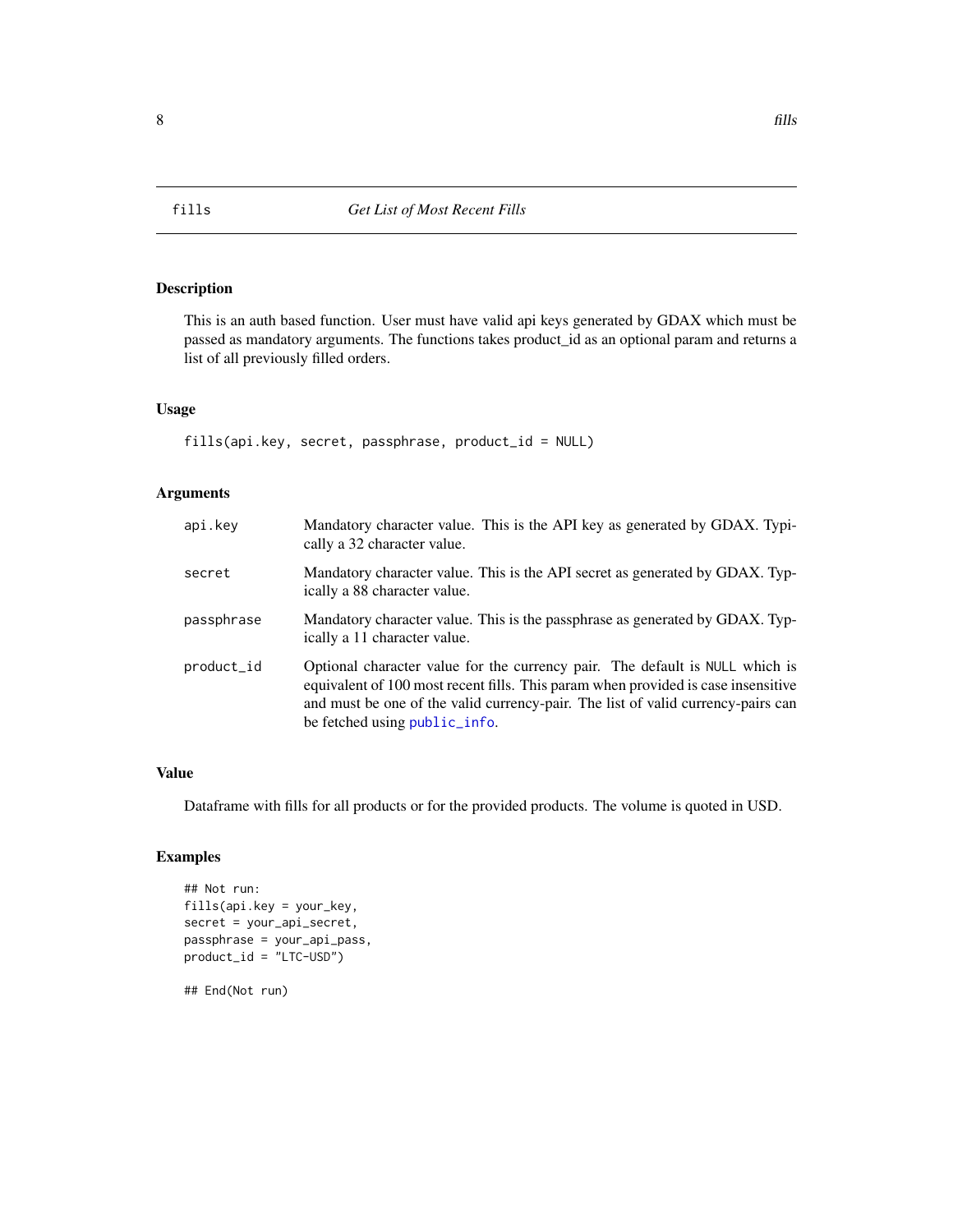<span id="page-8-1"></span><span id="page-8-0"></span>

This is an auth based function. User must have valid api keys generated by GDAX which must be passed as mandatory arguments. The function takes a currency as an additional input and returns the hold information. Since currency and account id have one to one mapping, the currency is being used a proxy. The basic hold amounts can also be fetched using [account](#page-1-1) or [accounts](#page-2-1), however this function provides additional details and ties to active open orders. Please note that each trade buy order, results in a hold on the currency like USD and each sell order will result in a hold on the cryptoasset like BTC.

#### Usage

holds(currency = "LTC", api.key, secret, passphrase)

#### Arguments

| currency   | Optional character value. The default is "LTC". This is case insensitive and must<br>be a valid currency as provided by accounts or account. |
|------------|----------------------------------------------------------------------------------------------------------------------------------------------|
| api.kev    | Mandatory character value. This is the API key as generated by GDAX. Typi-<br>cally a 32 character value.                                    |
| secret     | Mandatory character value. This is the API secret as generated by GDAX. Typ-<br>ically a 88 character value.                                 |
| passphrase | Mandatory character value. This is the passphrase as generated by GDAX. Typ-<br>ically a 11 character value.                                 |

#### Value

Dataframe with timestamp of all the holds for the currency, the amount  $\&$  type of hold and a reference id which created the hold.

#### Examples

```
## Not run:
holds(api.key = your_key, secret = your_api_secret, passphrase = your_api_pass)
holds("ETH", api.key = your_key, secret = your_api_secret, passphrase = your_api_pass)
holds("USD", api.key = your_key, secret = your_api_secret, passphrase = your_api_pass)
```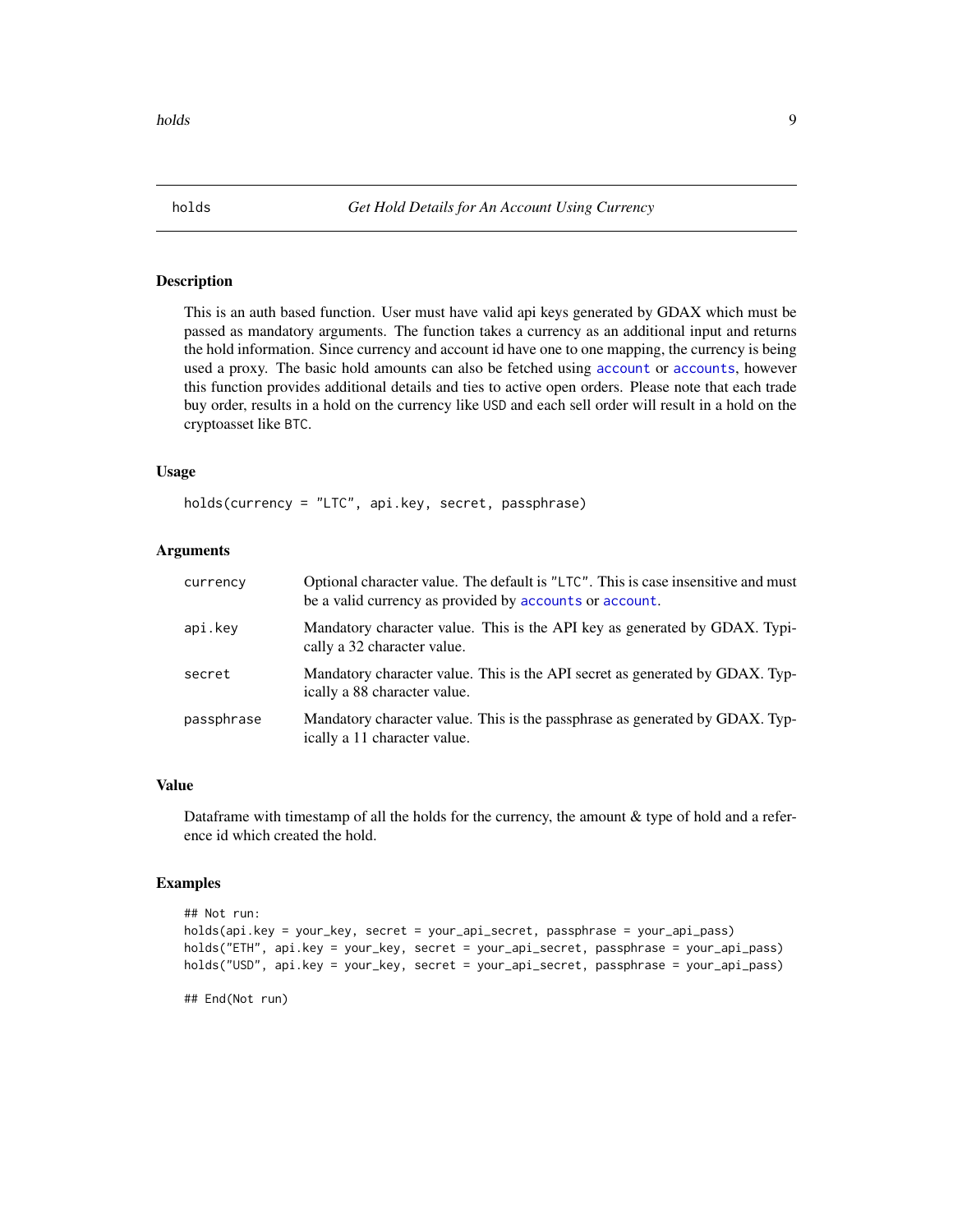<span id="page-9-1"></span><span id="page-9-0"></span>

This is an auth based function. User must have valid api keys generated by GDAX which must be passed as mandatory arguments. The function will return all open orders for all currencies. This is an extendion of [holds](#page-8-1) & [fills](#page-7-1).

#### Usage

open\_orders(api.key, secret, passphrase)

#### Arguments

| api.key    | Mandatory character value. This is the API key as generated by GDAX. Typi-<br>cally a 32 character value.    |
|------------|--------------------------------------------------------------------------------------------------------------|
| secret     | Mandatory character value. This is the API secret as generated by GDAX. Typ-<br>ically a 88 character value. |
| passphrase | Mandatory character value. This is the passphrase as generated by GDAX. Typ-<br>ically a 11 character value. |

### Value

Dataframe with all orders and their status for that currency.

#### Examples

```
## Not run:
order_info(api.key = your_key, secret = your_api_secret, passphrase = your_api_pass)
## End(Not run)
```

| parse_response | Utility Function To Parse Message From GDAX API For Public Func- |
|----------------|------------------------------------------------------------------|
|                | tions                                                            |

### Description

An internal function to parse the api response for various public functions.

#### Usage

```
parse_response(path, query = NULL)
```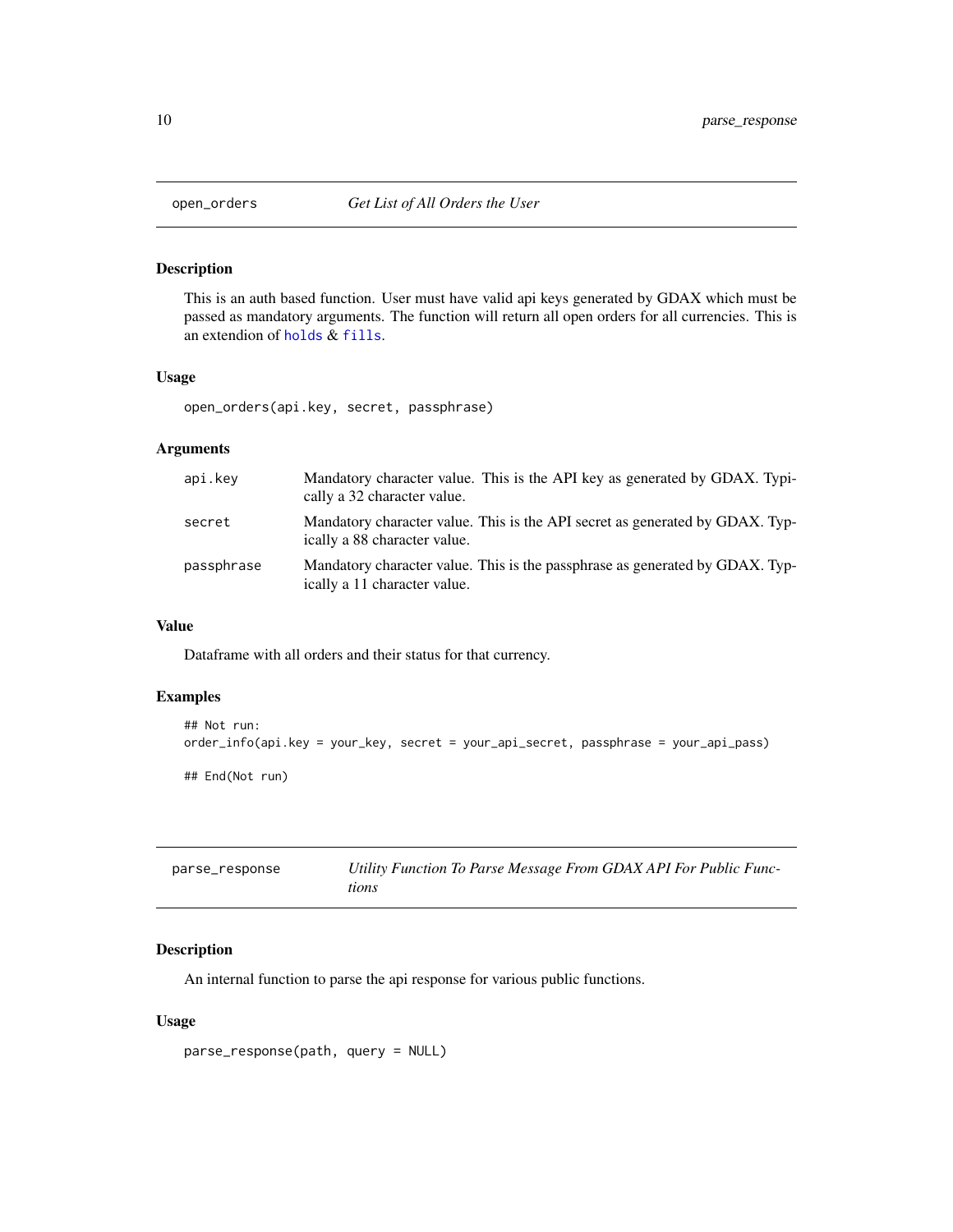#### <span id="page-10-0"></span>public\_candles 11

#### Arguments

| path  | Mandatory character parameter. This is an extension of the api end point and<br>passed as an argument from the function calling parse_response. |
|-------|-------------------------------------------------------------------------------------------------------------------------------------------------|
| query | Optional named list parameter. This would consist of any named params to be<br>passed to the api end point.                                     |

#### Value

A named list or a dataframe object of the response.

public\_candles *Get bids and asks for provided currency-pair (products) by GDAX.*

#### Description

This function is a public function and will fetch historic rates for provided currency pair (product\_id). Rates are returned in grouped buckets based on requested granularity..

#### Usage

```
public_candles(product_id = "LTC-USD", start = NULL, end = NULL,
 granularity = NULL)
```
#### Arguments

| product_id  | Optional character parameter. This is a case insensitive value of the product id<br>for which the order book is desired. Default to 'LTC-USD'. For all valid product<br>ids, refer to public info.                                                                                                                                                |
|-------------|---------------------------------------------------------------------------------------------------------------------------------------------------------------------------------------------------------------------------------------------------------------------------------------------------------------------------------------------------|
| start       | Optional parameter. Start time in ISO 8601                                                                                                                                                                                                                                                                                                        |
| end         | Optional parameter. End time in ISO 8601                                                                                                                                                                                                                                                                                                          |
| granularity | Optional parameter. Desired timeslice in seconds. The granularity field must be<br>one of the following values: 60, 300, 900, 3600, 21600, 86400. Otherwise,<br>the request will be rejected. These values correspond to timeslices representing<br>one minute, five minutes, fifteen minutes, one hour, six hours, and one day,<br>respectively. |

#### Value

Dataframe with a time of the candle, low, high, open , close and volume for that candle.

#### Examples

```
## Not run:
public_candles()
public_candles("ETH-EUR")
```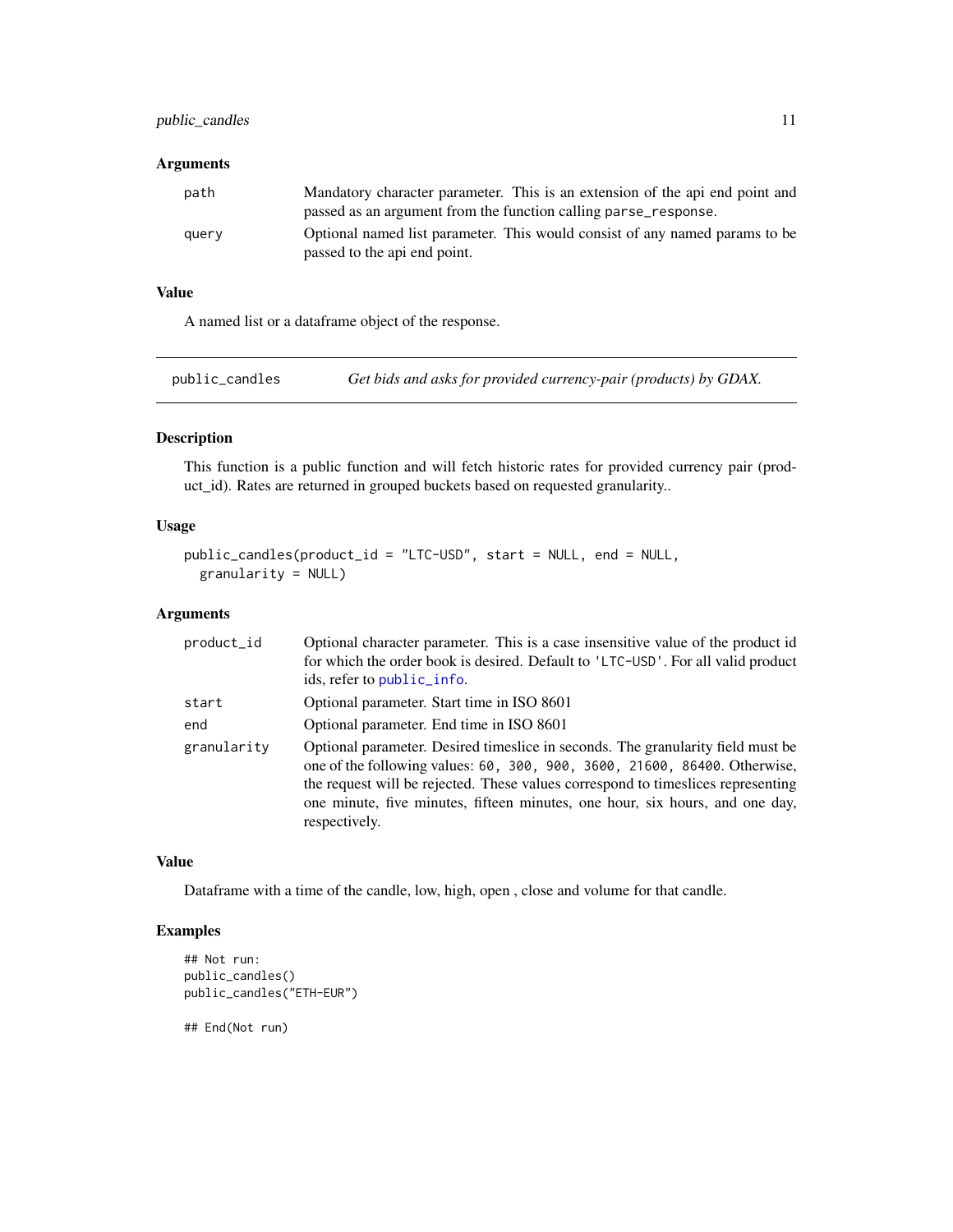<span id="page-11-0"></span>

This function is a public function and will fetch get 24 hr stats for the provided currency pair (product\_id). Volume is in base currency units. open, high, low are in quote currency units.

#### Usage

```
public_daystats(product_id = "LTC-USD")
```
#### Arguments

product\_id Optional character parameter. This is a case insensitive value of the product id for which the order book is desired. Default to 'LTC-USD'. For all valid product ids, refer to [public\\_info](#page-11-1).

#### Value

Dataframe with a single row of product's last 24 hour stats.

#### Examples

```
## Not run:
public_daystats()
```
## End(Not run)

<span id="page-11-1"></span>public\_info *Get all supported products (currency - pairs) by GDAX.*

#### Description

This function is a public function and will fetch all supported currency pairs by default. The function can also fetch all the supported currencies based on the source argument.

#### Usage

```
public_info(product = TRUE)
```
#### Arguments

product Optional Boolean Parameter. Default to TRUE. NA behavior is similar to default. FALSE is equivalent of currency public end point.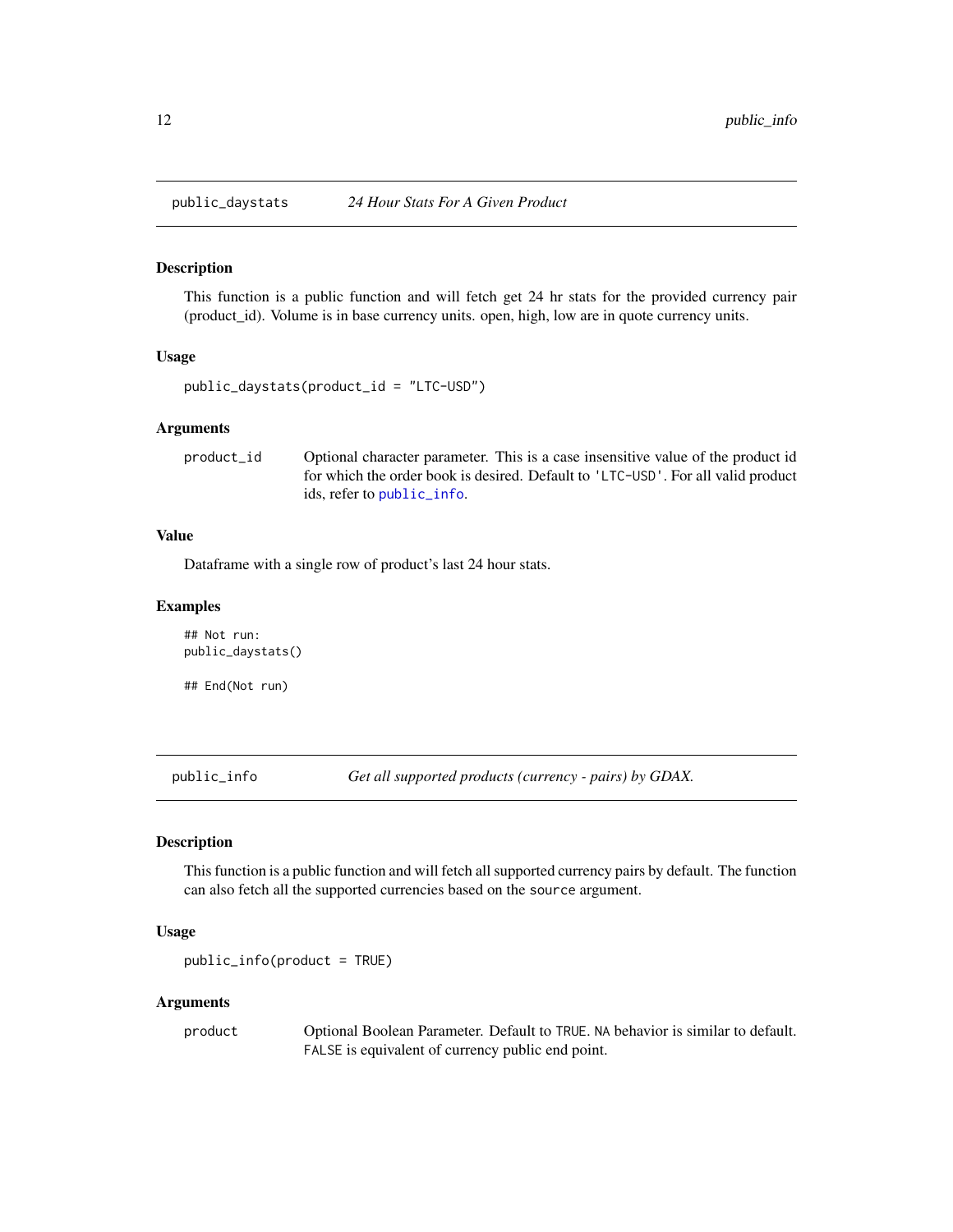#### <span id="page-12-0"></span>public\_orderbook 13

#### Value

Dataframe with ALL supported currency pairs. A dataframe of base currencies is returned when the flag is et as FALSE.

#### Examples

```
## Not run:
public_info()
public_info(product = FALSE)
```
## End(Not run)

public\_orderbook *Get bids and asks for provided currency-pair (products) by GDAX.*

#### Description

This function is a public function and will fetch all bids/asks for provided currency pair (product\_id). User should change the level to get the best bid/ask or to fetch all bids/asks.

#### Usage

```
public_orderbook(product_id = "LTC-USD", level = 1)
```
#### Arguments

| product_id | Optional character parameter. This is a case insensitive value of the product id                                          |
|------------|---------------------------------------------------------------------------------------------------------------------------|
|            | for which the order book is desired. Default to 'LTC-USD'. For all valid product                                          |
|            | ids, refer to public info.                                                                                                |
| level      | Optional parameter. Integer value of level denoting level of detail. Valid user<br>values of $1, 2, 3$ . Default to $1$ . |

#### Value

A named list with bids and asks for the provided currency pair.

#### Examples

```
## Not run:
public_orderbook()
public_orderbook(product_id = "BCH-USD", level = 3)
public_orderbook(product_id = "BTC-EUR", level = 2)
## End(Not run)
```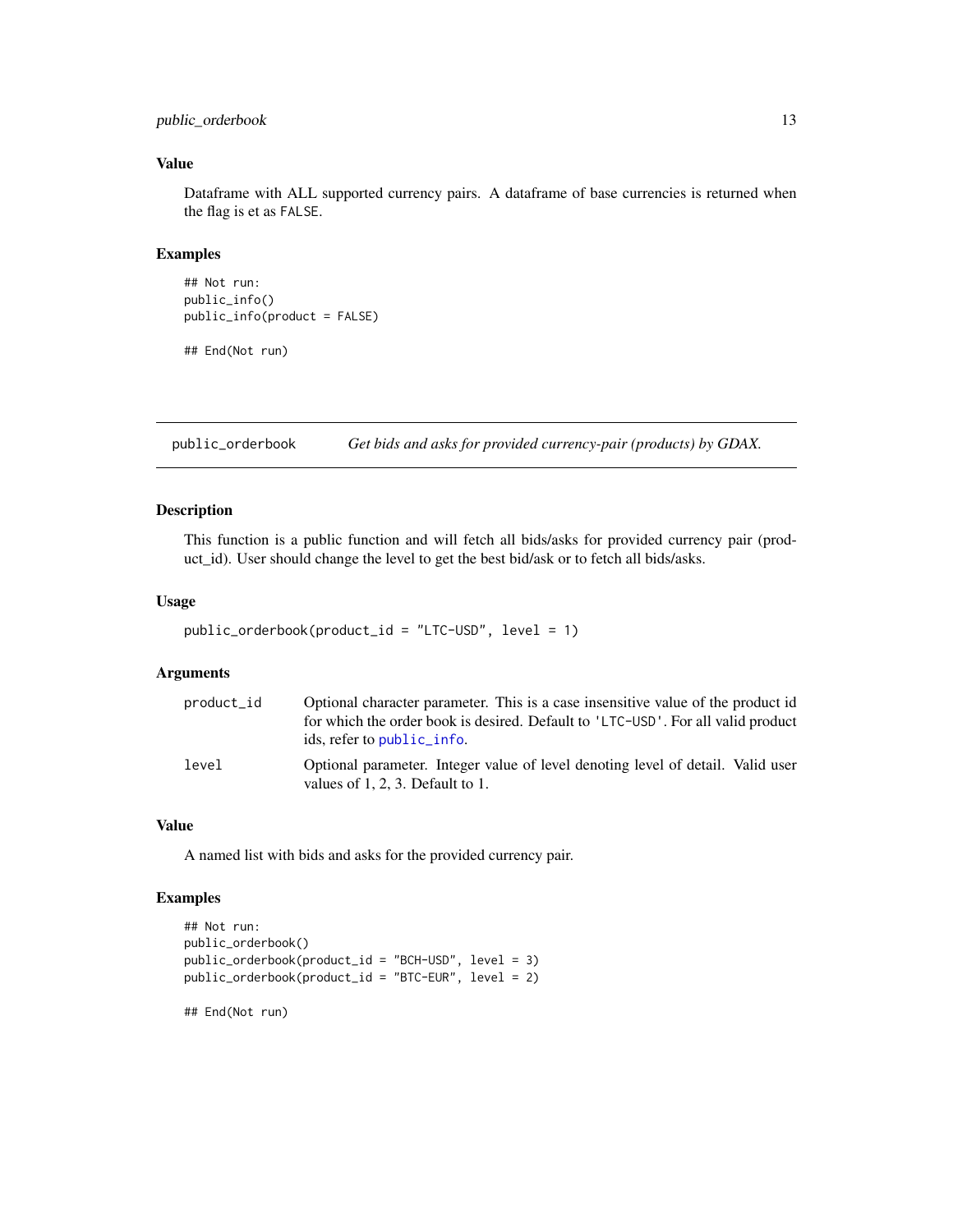<span id="page-13-0"></span>

Snapshot information about the last trade (tick), best bid/ask and 24h volume.

#### Usage

```
public_ticker(product_id = "BTC-USD")
```
#### Arguments

product\_id Optional character parameter. This is a case insensitive value of the product id for which the order book is desired. Default to 'BTC-USD'. For all valid product ids, refer to [public\\_info](#page-11-1).

#### Value

A dataframe of most recent trade and 24 hr volume.

#### Examples

```
## Not run:
public_ticker()
public_ticker("BTC-EUR")
```
## End(Not run)

public\_time *Get GDAX API Server Time*

#### Description

Gets the server time from GDAX for reference purposes. This function does not take any arguments.

#### Usage

```
public_time()
```
#### Value

Dataframe with time in ISO and the epoch field represents decimal seconds since Unix Epoch.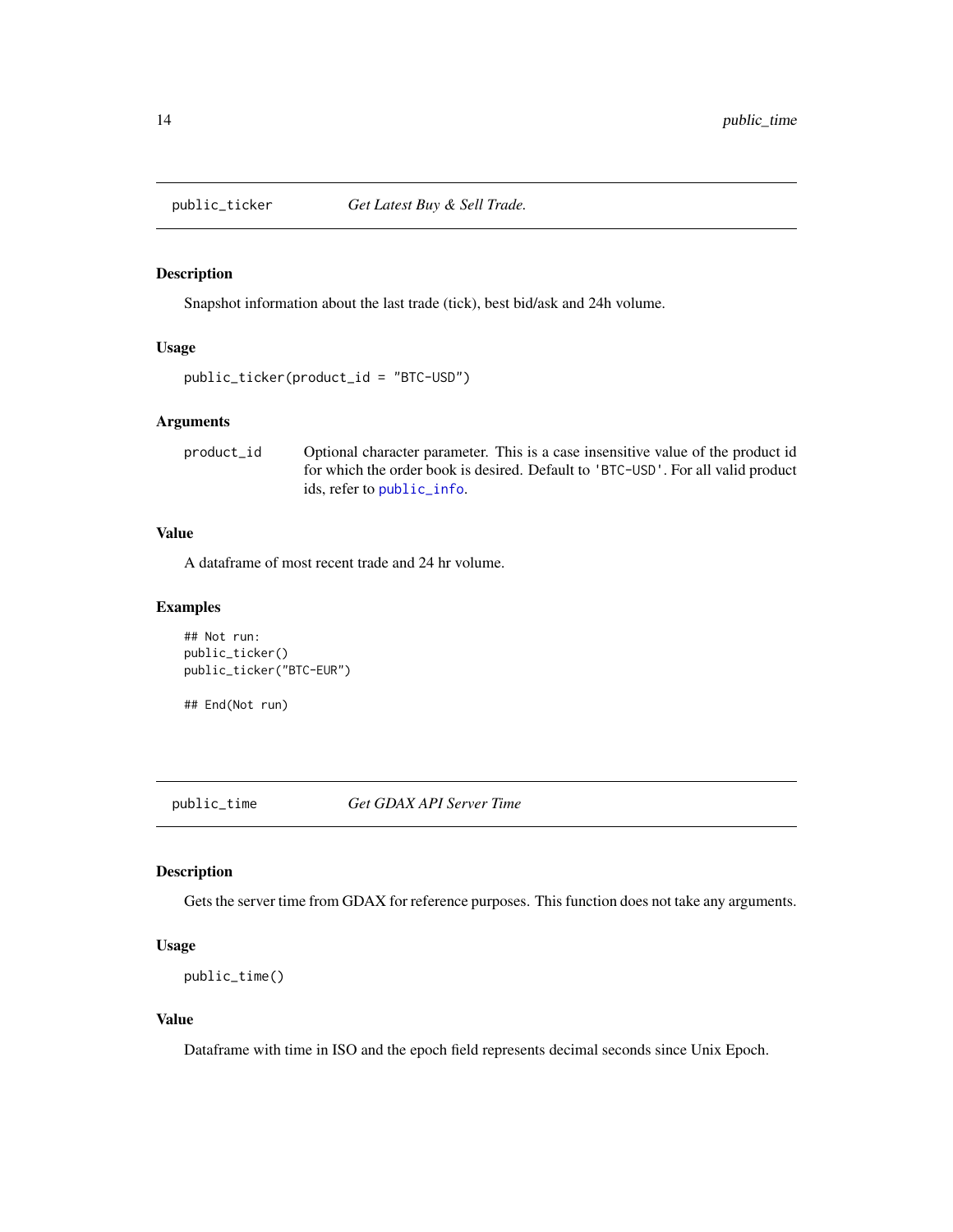#### <span id="page-14-0"></span>public\_trades 15

#### Examples

## Not run: public\_time()

## End(Not run)

public\_trades *Get Latest Buy & Sell Trades.*

#### Description

This is a public function and will fetch the 100 latest trades for the provided currency pair (product\_id).

#### Usage

public\_trades(product\_id = "BTC-USD")

#### Arguments

product\_id Optional character parameter. This is a case insensitive value of the product id for which the order book is desired. Default to 'LTC-USD'. For all valid product ids, refer to [public\\_info](#page-11-1).

#### Value

A dataframe of most recent trades indicating if it was buy / sell and what the trade size was.

#### Examples

```
## Not run:
public_trades()
public_trades("BTC-EUR")
```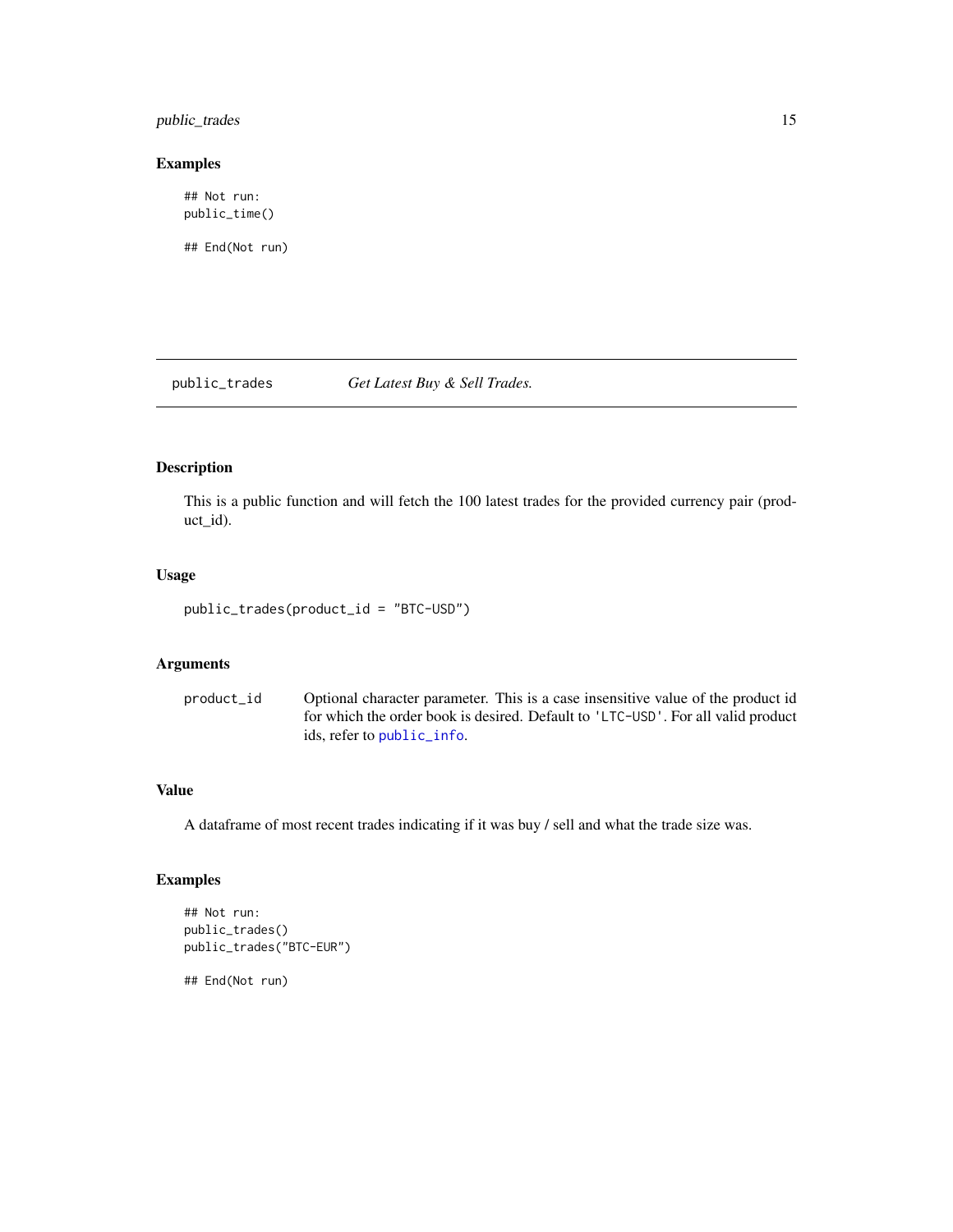<span id="page-15-0"></span>

This is an auth based function. User must have valid api keys generated by GDAX which must be passed as mandatory arguments. These keys must have the appropriate access. Note that for this function to work, the API key must have transfer access.

#### Usage

pymt\_methods(api.key, secret, passphrase)

### Arguments

| api.key    | Mandatory character value. This is the API key as generated by GDAX. Typi-<br>cally a 32 character value.    |
|------------|--------------------------------------------------------------------------------------------------------------|
| secret     | Mandatory character value. This is the API secret as generated by GDAX. Typ-<br>ically a 88 character value. |
| passphrase | Mandatory character value. This is the passphrase as generated by GDAX. Typ-<br>ically a 11 character value. |

#### Value

A named list.

#### Examples

```
## Not run:
pmt_methods(api.key = your_key, secret = your_api_secret, passphrase = your_api_pass)
```